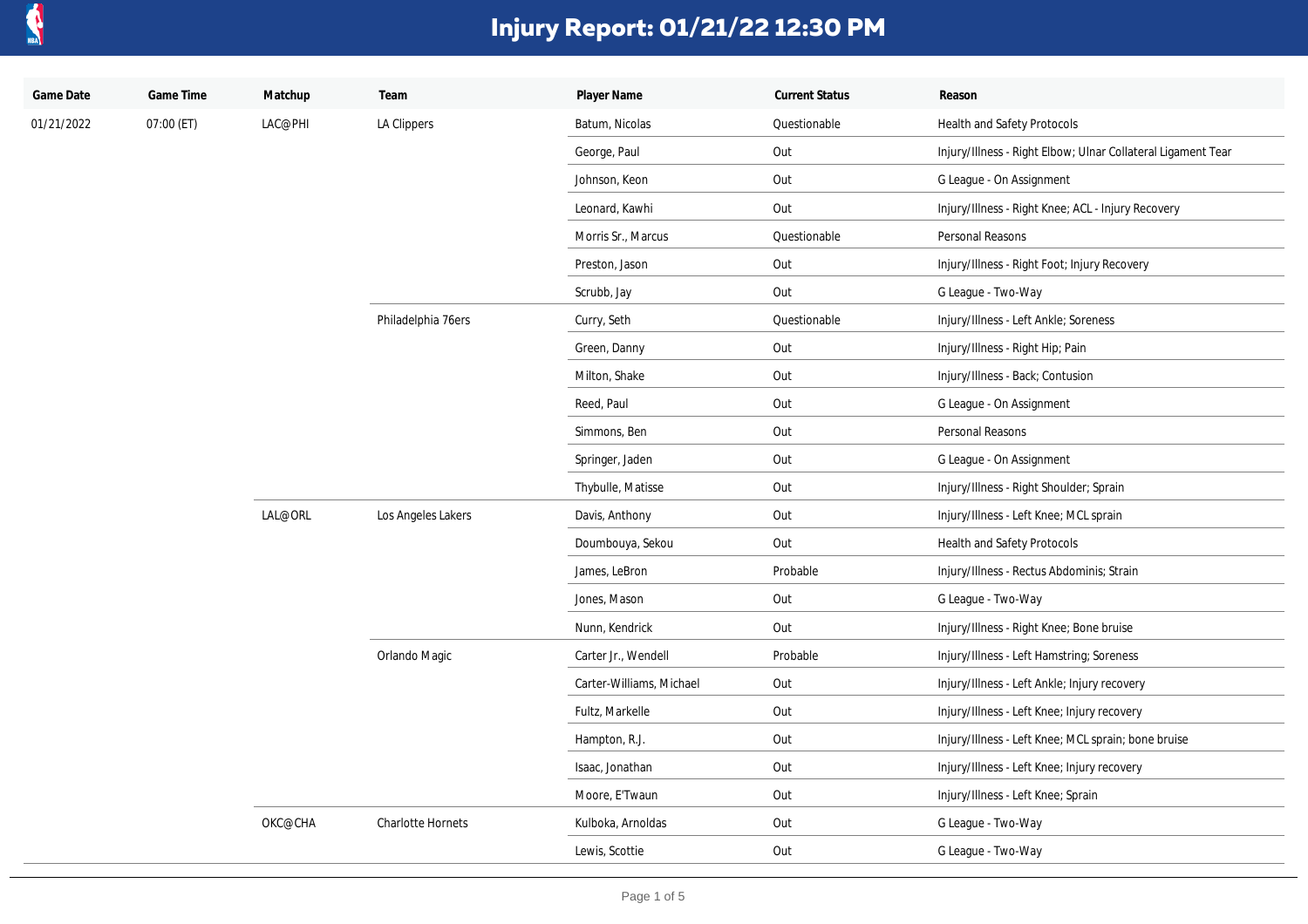

| Game Date | Game Time  | Matchup | Team                   | Player Name         | <b>Current Status</b> | Reason                                                             |
|-----------|------------|---------|------------------------|---------------------|-----------------------|--------------------------------------------------------------------|
|           |            |         |                        | Washington, P.J.    | Questionable          | Injury/Illness - Right Hip; Contusion                              |
|           |            |         | Oklahoma City Thunder  | Favors, Derrick     | Questionable          | Injury/Illness - Low Back; Soreness                                |
|           |            |         |                        | Krejci, Vit         | Out                   | Injury/Illness - Right Ankle; Sprain                               |
|           |            |         |                        | Maledon, Theo       | Out                   | G League - On Assignment                                           |
|           |            |         |                        | Pokusevski, Aleksej | Out                   | G League - On Assignment                                           |
|           |            |         |                        | Roby, Isaiah        | Out                   | G League - On Assignment                                           |
|           |            |         |                        | Watson, Paul        | Out                   | G League - Two-Way                                                 |
|           | 07:30 (ET) | MIA@ATL | Atlanta Hawks          | Bogdanovic, Bogdan  | Out                   | Injury/Illness - Right Knee; Soreness                              |
|           |            |         |                        | Capela, Clint       | Questionable          | Injury/Illness - Left Ankle; Sprain                                |
|           |            |         |                        | Dieng, Gorgui       | Questionable          | Injury/Illness - Non-covid; Illness                                |
|           |            |         |                        | Gallinari, Danilo   | Questionable          | Injury/Illness - Right Ankle; Soreness                             |
|           |            |         | Miami Heat             | Herro, Tyler        | Out                   | Health and Safety Protocols                                        |
|           |            |         |                        | Lowry, Kyle         | Out                   | Personal Reasons                                                   |
|           |            |         |                        | Morris, Markieff    | Out                   | Return to Competition Reconditioning                               |
|           |            |         |                        | Okpala, KZ          | Out                   | Injury/Illness - Right Wrist; Sprain                               |
|           |            |         |                        | Oladipo, Victor     | Out                   | Injury/Illness - Right Knee; Injury Recovery                       |
|           |            | POR@BOS | <b>Boston Celtics</b>  | Bol, Bol            | Out                   | <b>Trade Pending</b>                                               |
|           |            |         |                        | Dozier, P.J.        | Out                   | <b>Trade Pending</b>                                               |
|           |            |         |                        | Nesmith, Aaron      | Questionable          | Injury/Illness - Right Ankle; Sprain                               |
|           |            |         |                        | Smart, Marcus       | Questionable          | Return to Competition Reconditioning                               |
|           |            |         | Portland Trail Blazers | Lillard, Damian     | Out                   | Injury/Illness - Core; muscle recovery                             |
|           |            |         |                        | Little, Nassir      | Questionable          | Injury/Illness - Right Knee; acute patellar tendinopathy/contusion |
|           |            |         |                        | Nance Jr., Larry    | Out                   | Injury/Illness - Right Knee; inflammation                          |
|           |            |         |                        | Powell, Norman      | Out                   | Personal Reasons                                                   |
|           |            |         |                        | Smith Jr., Dennis   | Probable              | Injury/Illness - Right Ankle; sprain                               |
|           |            |         |                        | Zeller, Cody        | Out                   | Injury/Illness - Right Knee; patellar fracture                     |
|           | 08:00 (ET) | CHI@MIL | Chicago Bulls          | Ball, Lonzo         | Out                   | Injury/Illness - Left Knee; Bone Contusion                         |
|           |            |         |                        |                     |                       |                                                                    |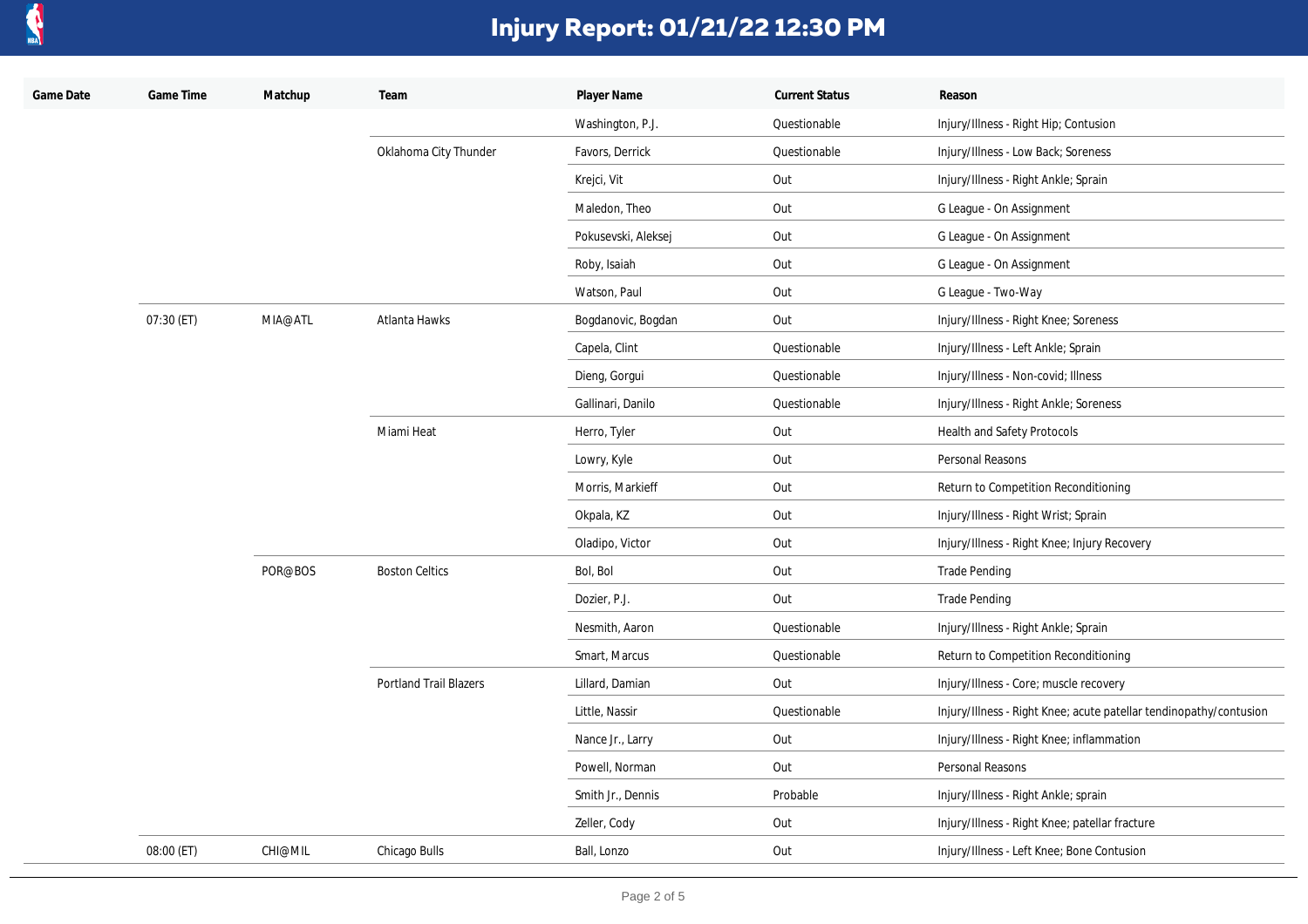

| Game Date | Game Time  | Matchup        | Team                      | Player Name        | <b>Current Status</b> | Reason                                      |
|-----------|------------|----------------|---------------------------|--------------------|-----------------------|---------------------------------------------|
|           |            |                |                           | Green, Javonte     | Out                   | Injury/Illness - Right Adductor; Strain     |
|           |            |                |                           | Jones Jr., Derrick | Out                   | Injury/Illness - Right Knee; Hyperextension |
|           |            |                |                           | LaVine, Zach       | Out                   | Injury/Illness - Left Knee; Soreness        |
|           |            |                |                           | Simonovic, Marko   | Out                   | G League - On Assignment                    |
|           |            |                |                           | Williams, Patrick  | Out                   | Injury/Illness - Left Wrist; Ligament Tear  |
|           |            |                | Milwaukee Bucks           | Lopez, Brook       | Out                   | Injury/Illness - Back; Surgery              |
|           |            | TOR@WAS        | <b>Toronto Raptors</b>    | Banton, Dalano     | Out                   | G League - On Assignment                    |
|           |            |                |                           | Birch, Khem        | Out                   | Injury/Illness - Nose; Fracture             |
|           |            |                |                           | Bonga, Isaac       | Out                   | G League - On Assignment                    |
|           |            |                |                           | Dragic, Goran      | Out                   | Not With Team                               |
|           |            |                |                           | Johnson, David     | Out                   | G League - Two-Way                          |
|           |            |                |                           | Trent Jr., Gary    | Questionable          | Injury/Illness - Left Ankle; Swelling       |
|           |            |                | <b>Washington Wizards</b> | Ayayi, Joel        | Out                   | G League - Two-Way                          |
|           |            |                |                           | Winston, Cassius   | Out                   | G League - Two-Way                          |
|           | 08:30 (ET) | <b>BKN@SAS</b> | <b>Brooklyn Nets</b>      | Bembry, DeAndre'   | Questionable          | Injury/Illness - Back; Spasms               |
|           |            |                |                           | Claxton, Nic       | Questionable          | Injury/Illness - Left Hamstring; Tightness  |
|           |            |                |                           | Durant, Kevin      | Out                   | Injury/Illness - Left Knee; MCL Sprain      |
|           |            |                |                           | Harris, Joe        | Out                   | Injury/Illness - Left Ankle; Surgery        |
|           |            |                |                           | Millsap, Paul      | Out                   | Personal Reasons                            |
|           |            |                | San Antonio Spurs         | Cacok, Devontae    | Out                   | G League - Two-Way                          |
|           |            |                |                           | Collins, Zach      | Out                   | G League - On Assignment                    |
|           |            |                |                           | Primo, Joshua      | Out                   | G League - On Assignment                    |
|           | 09:00 (ET) | DET@UTA        | <b>Detroit Pistons</b>    | Garza, Luka        | Out                   | Health and Safety Protocols                 |
|           |            |                |                           | Grant, Jerami      | Out                   | Health and Safety Protocols                 |
|           |            |                |                           | Hayes, Killian     | Questionable          | Injury/Illness - Right Hip; Contusion       |
|           |            |                |                           | Jackson, Frank     | Out                   | Return to Competition Reconditioning        |
|           |            |                |                           | Livers, Isaiah     | Out                   | Injury/Illness - Right Foot; Soreness       |
|           |            |                |                           |                    |                       |                                             |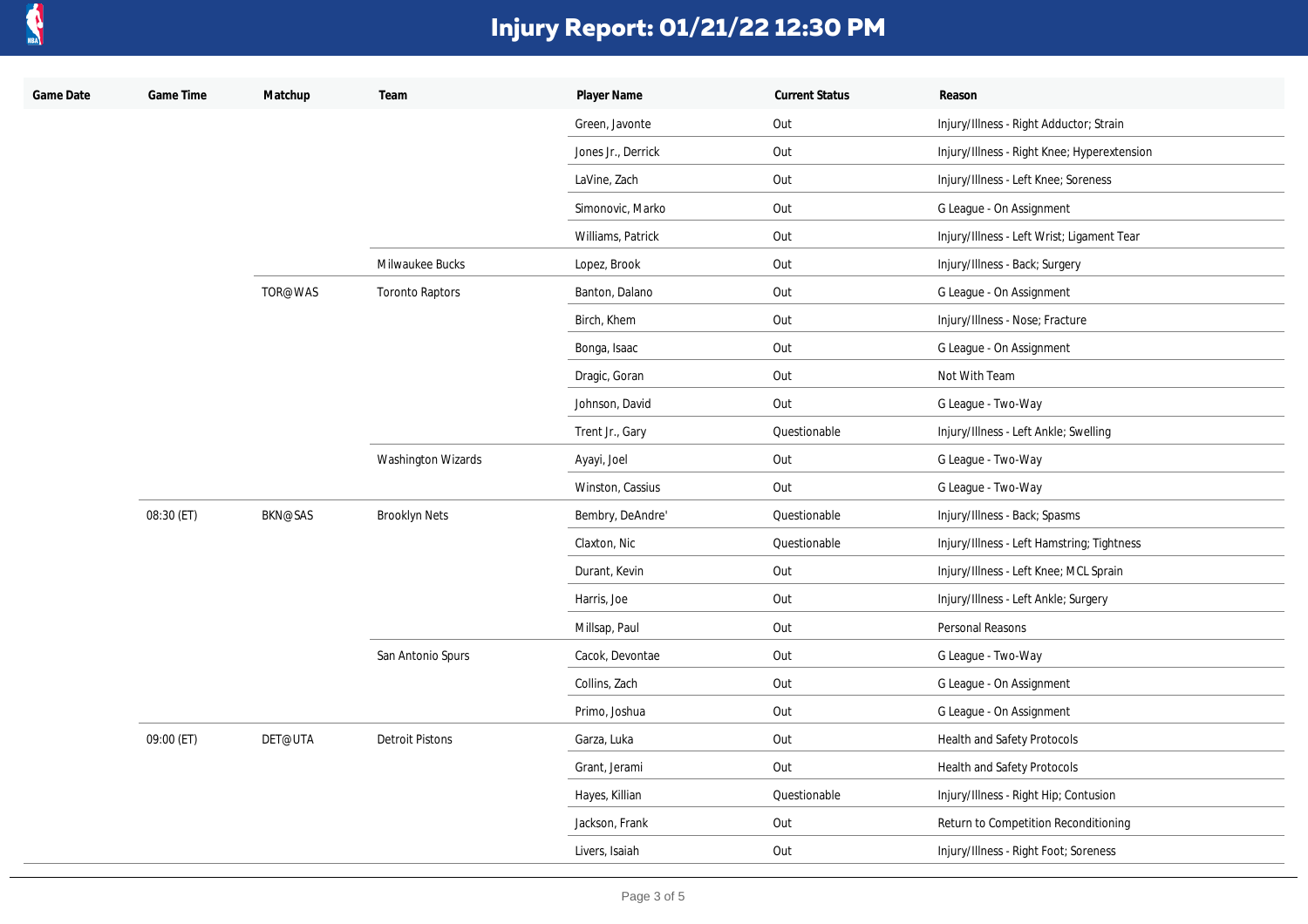

| Game Date  | Game Time  | Matchup | Team                         | Player Name         | <b>Current Status</b> | Reason                                                                       |
|------------|------------|---------|------------------------------|---------------------|-----------------------|------------------------------------------------------------------------------|
|            |            |         |                              | Smith, Chris        | Out                   | G League - Two-Way                                                           |
|            |            |         | Utah Jazz                    | Butler, Jared       | Out                   | G League - On Assignment                                                     |
|            |            |         |                              | Cheatham, Zylan     | Out                   | G League - On Assignment                                                     |
|            |            |         |                              | Mitchell, Donovan   | Out                   | Injury/Illness - N/a; Concussion Protocol                                    |
|            |            |         |                              | Whiteside, Hassan   | Out                   | Health and Safety Protocols                                                  |
|            |            | MEM@DEN | Denver Nuggets               | Cancar, Vlatko      | Out                   | Injury/Illness - Right Foot; Surgery                                         |
|            |            |         |                              | Green, JaMychal     | Out                   | Health and Safety Protocols                                                  |
|            |            |         |                              | Murray, Jamal       | Out                   | Injury/Illness - Left Knee; Injury Recovery / Health and Safety<br>Protocols |
|            |            |         |                              | Porter Jr., Michael | Out                   | Injury/Illness - Lumbar Spine; Surgery                                       |
|            |            |         | Memphis Grizzlies            | Anderson, Kyle      | Out                   | Health and Safety Protocols                                                  |
|            |            |         |                              | Bane, Desmond       | Out                   | Health and Safety Protocols                                                  |
|            |            |         |                              | Brooks, Dillon      | Out                   | Injury/Illness - Left Ankle; Sprain                                          |
|            |            |         |                              | Jones, Tyus         | Out                   | Health and Safety Protocols                                                  |
|            |            |         |                              | Terry, Tyrell       | Out                   | G League - Two-Way                                                           |
|            |            |         |                              | Tillie, Killian     | Out                   | Health and Safety Protocols                                                  |
|            | 10:00 (ET) | HOU@GSW | <b>Golden State Warriors</b> |                     |                       | NOT YET SUBMITTED                                                            |
|            |            |         | <b>Houston Rockets</b>       | Garuba, Usman       | Out                   | G League - On Assignment                                                     |
|            |            |         |                              | Nix, Daishen        | Out                   | G League - Two-Way                                                           |
|            |            |         |                              | Queen, Trevelin     | Out                   | G League - Two-Way                                                           |
| 01/22/2022 | 07:00 (ET) | SAC@MIL | Milwaukee Bucks              |                     |                       | NOT YET SUBMITTED                                                            |
|            |            |         | Sacramento Kings             |                     |                       | NOT YET SUBMITTED                                                            |
|            | 08:00 (ET) | OKC@CLE | <b>Cleveland Cavaliers</b>   |                     |                       | NOT YET SUBMITTED                                                            |
|            |            |         | Oklahoma City Thunder        |                     |                       | NOT YET SUBMITTED                                                            |
|            | 09:00 (ET) | IND@PHX | Indiana Pacers               |                     |                       | NOT YET SUBMITTED                                                            |
|            |            |         | Phoenix Suns                 |                     |                       | NOT YET SUBMITTED                                                            |